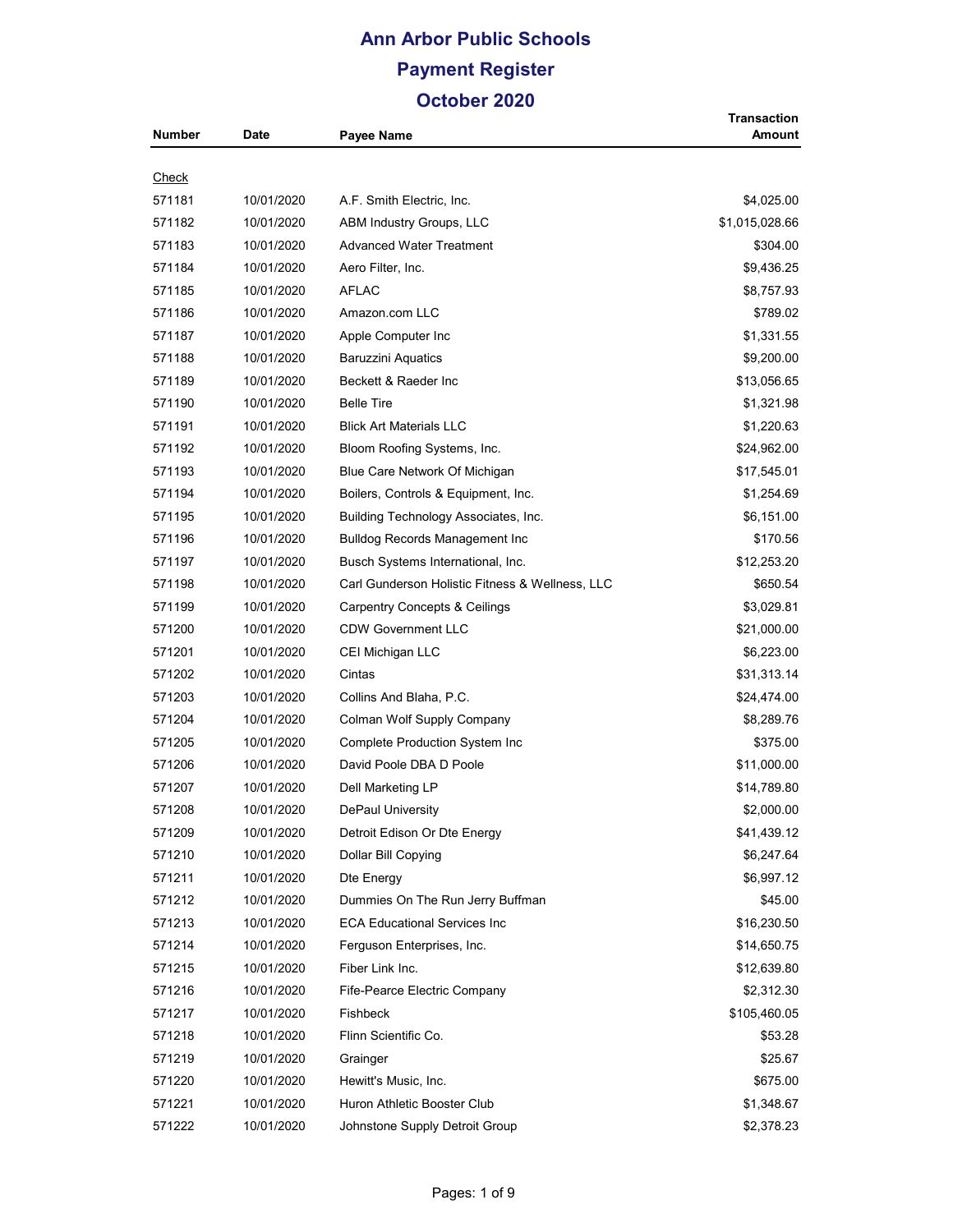# **Ann Arbor Public Schools Payment Register**

| 571223 | 10/01/2020 | Lifetouch NSS                                    | \$850.00       |
|--------|------------|--------------------------------------------------|----------------|
| 571224 | 10/01/2020 | Lucks Music Library                              | \$214.65       |
| 571225 | 10/01/2020 | <b>Madison Electric</b>                          | \$2,271.53     |
| 571226 | 10/01/2020 | Massp                                            | \$400.00       |
| 571227 | 10/01/2020 | Mea Financial Services Inc. Group Term Life      | \$3,583.97     |
| 571228 | 10/01/2020 | Medco Supply Co (lockbox) Or Masune & Surgical S | \$18.52        |
| 571229 | 10/01/2020 | <b>Mediscan Staffing Services</b>                | \$1,625.00     |
| 571230 | 10/01/2020 | Messa (370)                                      | \$535,362.00   |
| 571231 | 10/01/2020 | Michigan Association of School Boards            | \$10,013.00    |
| 571232 | 10/01/2020 | Michigan Interpreting Services, Inc.             | \$4,080.00     |
| 571233 | 10/01/2020 | Michigan Interscholastic Forensic Association    | \$150.00       |
| 571234 | 10/01/2020 | Midwest Transit Equipment, Inc.                  | \$2,463,411.00 |
| 571235 | 10/01/2020 | <b>Musical Resources</b>                         | \$203.29       |
| 571236 | 10/01/2020 | NASSP/NHS                                        | \$480.00       |
| 571237 | 10/01/2020 | National Express Durham Holding Corp/DBA Trinity | \$28,804.74    |
| 571238 | 10/01/2020 | Naviance Inc                                     | \$12,500.00    |
| 571239 | 10/01/2020 | Noteflight LLC                                   | \$41,276.00    |
| 571240 | 10/01/2020 | Office Depot                                     | \$1,918.25     |
| 571241 | 10/01/2020 | Original Works-Yours                             | \$1,187.80     |
| 571242 | 10/01/2020 | OverDrive Inc                                    | \$10,000.00    |
| 571243 | 10/01/2020 | Pediatric Therapy Associates                     | \$7,946.00     |
| 571244 | 10/01/2020 | Petroleum Solutions, Inc.                        | \$1,237.50     |
| 571245 | 10/01/2020 | <b>Pitney Bowes</b>                              | \$452.79       |
| 571246 | 10/01/2020 | Plante & Moran, PLLC                             | \$38,000.00    |
| 571247 | 10/01/2020 | PowerSchool Group, LIC                           | \$8,100.00     |
| 571248 | 10/01/2020 | Premier Relocations, LLC                         | \$32,087.75    |
| 571249 | 10/01/2020 | <b>Priority Health</b>                           | \$1,922,915.16 |
| 571250 | 10/01/2020 | Project Lead The Way, Inc.                       | \$10,800.00    |
| 571251 | 10/01/2020 | PSAT                                             | \$387.90       |
| 571252 | 10/01/2020 | <b>Quill Corporation</b>                         | \$1,093.41     |
| 571253 | 10/01/2020 | <b>RJ Landau Partners</b>                        | \$10,443.75    |
| 571254 | 10/01/2020 | School Specialty Inc*                            | \$410.60       |
| 571255 | 10/01/2020 | Set-Seg (Opt & Gtl)                              | \$1,169.14     |
| 571256 | 10/01/2020 | Shar Products Co.                                | \$12,402.79    |
| 571257 | 10/01/2020 | Spotify, USA Inc.                                | \$17,520.00    |
| 571258 | 10/01/2020 | Staples Advantage                                | \$1,444.38     |
| 571259 | 10/01/2020 | Steve's Custom Signs, Inc.                       | \$143.00       |
| 571260 | 10/01/2020 | Texthelp Inc                                     | \$22,987.80    |
| 571261 | 10/01/2020 | The Heaney Group                                 | \$3,408.60     |
| 571262 | 10/01/2020 | The Regents of the University of Michigan        | \$5,225.00     |
| 571263 | 10/01/2020 | <b>Therapy Travelers</b>                         | \$17,730.00    |
| 571264 | 10/01/2020 | University Translator Services                   | \$10,601.21    |
| 571265 | 10/01/2020 | Video And Internet Stuff, Llc                    | \$9,419.70     |
| 571266 | 10/01/2020 | W.J. O'Neil Company                              | \$89,412.81    |
| 571267 | 10/01/2020 | Washtenaw Intermediate School District           | \$75,471.00    |
| 571268 | 10/01/2020 | Waste Management                                 | \$1,818.07     |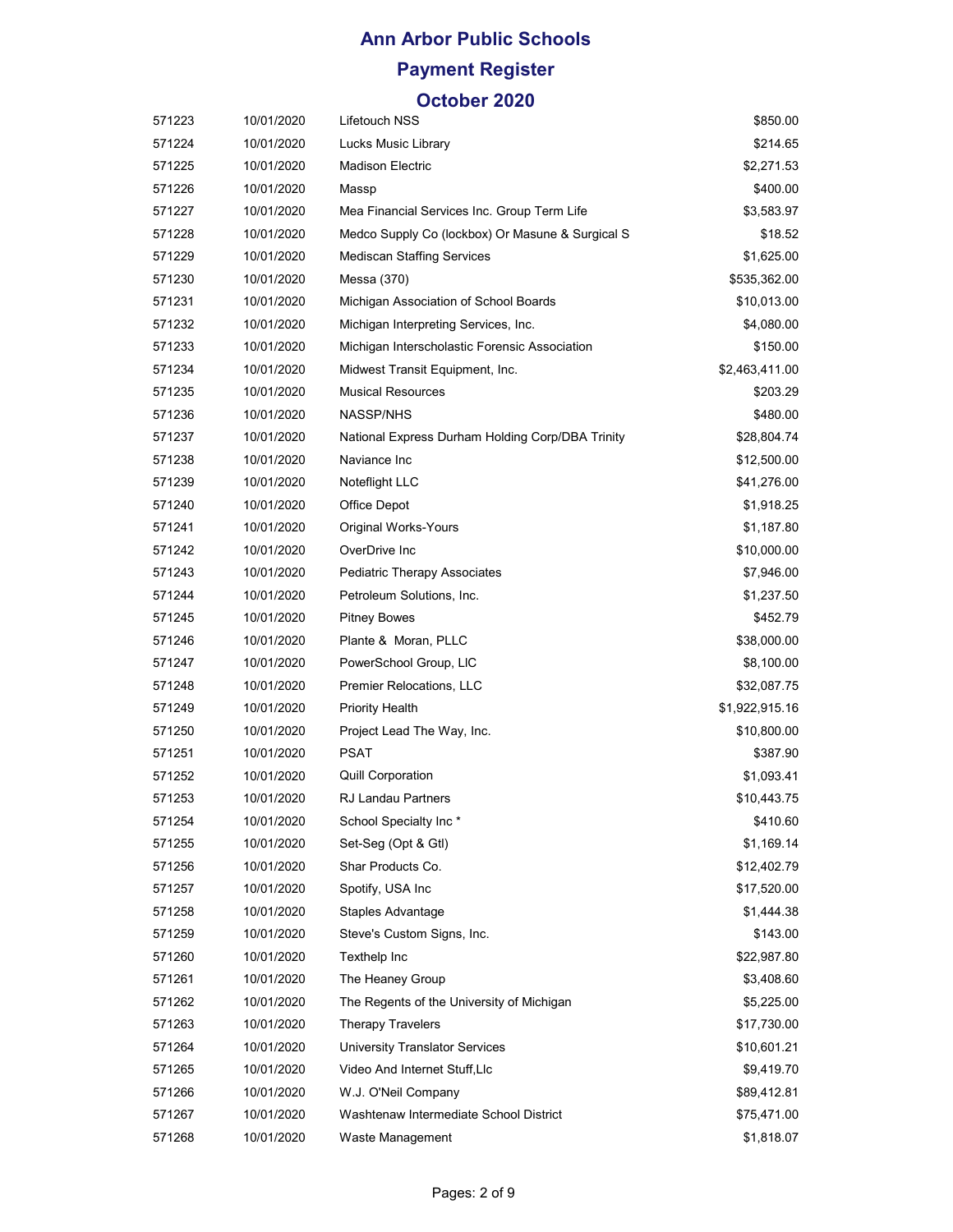## **Ann Arbor Public Schools Payment Register**

| 571269 | 10/01/2020 | Wolverine Supply Inc                               | \$105.64     |
|--------|------------|----------------------------------------------------|--------------|
| 571270 | 10/01/2020 | Young Supply Co                                    | \$2,248.00   |
| 571271 | 10/01/2020 | Paradigm Equities Inc                              | \$32,751.34  |
| 571272 | 10/01/2020 | Chae, Grace                                        | \$132.25     |
| 571273 | 10/01/2020 | Crisovan, Adreath                                  | \$369.00     |
| 571274 | 10/01/2020 | Robinson, Kay                                      | \$19.00      |
| 571275 | 10/01/2020 | Zou, Lu                                            | \$75.00      |
| 571276 | 10/07/2020 | Asset Acceptance LLC                               | \$245.19     |
| 571277 | 10/07/2020 | Berndt & Associates, P.C.                          | \$122.29     |
| 571278 | 10/07/2020 | Mandarich Law Group, LLP                           | \$544.49     |
| 571279 | 10/07/2020 | Michigan Education Association (MEA)               | \$749.20     |
| 571280 | 10/07/2020 | Michigan Guaranty Agency                           | \$84.45      |
| 571281 | 10/07/2020 | Oklahoma Centralized Support Registry- FOC 711     | \$311.90     |
| 571282 | 10/07/2020 | Roosen, Varchetti & Olivier, PLLC                  | \$49.12      |
| 571283 | 10/07/2020 | University Of Michigan Credit Union                | \$50.00      |
| 571284 | 10/07/2020 | Chapter 13 Trustee                                 | \$483.85     |
| 571285 | 10/07/2020 | Michigan Guaranty Agency                           | \$207.57     |
| 571286 | 10/07/2020 | Michigan State Disbursement Unit                   | \$4,131.55   |
| 571287 | 10/07/2020 | Office Of The Chapter 13 Trustee                   | \$516.59     |
| 571288 | 10/07/2020 | US Department Of Education                         | \$91.24      |
| 571289 | 10/15/2020 | AbleNet Inc.                                       | \$440.00     |
| 571290 | 10/15/2020 | ABM Industry Groups, LLC                           | \$507,514.33 |
| 571291 | 10/15/2020 | <b>AM Services</b>                                 | \$7,002.33   |
| 571292 | 10/15/2020 | Ann Arbor Welding Supply                           | \$72.58      |
| 571293 | 10/15/2020 | Apple Computer Inc                                 | \$299.00     |
| 571294 | 10/15/2020 | BigTeams LLC/Schedule Star LLC                     | \$2,916.00   |
| 571295 | 10/15/2020 | Bleu Peacock Photography                           | \$2,700.00   |
| 571296 | 10/15/2020 | Boilers, Controls & Equipment, Inc.                | \$97.75      |
| 571297 | 10/15/2020 | Capital Area Association of Volleyball Officials   | \$90.00      |
| 571298 | 10/15/2020 | <b>Carpentry Concepts &amp; Ceilings</b>           | \$21,750.00  |
| 571299 | 10/15/2020 | Center for Neuropsychology & Learning              | \$2,500.00   |
| 571300 | 10/15/2020 | Chelsea Cendrowski Holistic Healing & Wellness LLC | \$689.96     |
| 571301 | 10/15/2020 | Cintas                                             | \$4,500.74   |
| 571302 | 10/15/2020 | Colman Wolf Supply Company                         | \$5,885.58   |
| 571303 | 10/15/2020 | CoSo Cloud LLC                                     | \$8,000.00   |
| 571304 | 10/15/2020 | Creative Benefits & Insurance Solutions LLC        | \$87,200.00  |
| 571305 | 10/15/2020 | Davis Vision                                       | \$3,321.69   |
| 571306 | 10/15/2020 | Detroit Edison Or Dte Energy                       | \$85,235.22  |
| 571307 | 10/15/2020 | Dihydro Services Inc                               | \$212.00     |
| 571308 | 10/15/2020 | Dollar Bill Copying                                | \$11,206.42  |
| 571309 | 10/15/2020 | Dte Energy                                         | \$9,251.31   |
| 571310 | 10/15/2020 | Ferguson Enterprises, Inc.                         | \$65,743.78  |
| 571311 | 10/15/2020 | FireFly Computers, LLC                             | \$176,250.00 |
| 571312 | 10/15/2020 | Fishbeck                                           | \$2,384.00   |
| 571313 | 10/15/2020 | <b>Foundation Building Materials</b>               | \$3,568.80   |
| 571314 | 10/15/2020 | Gaynor, Jeffrey, T                                 | \$130.00     |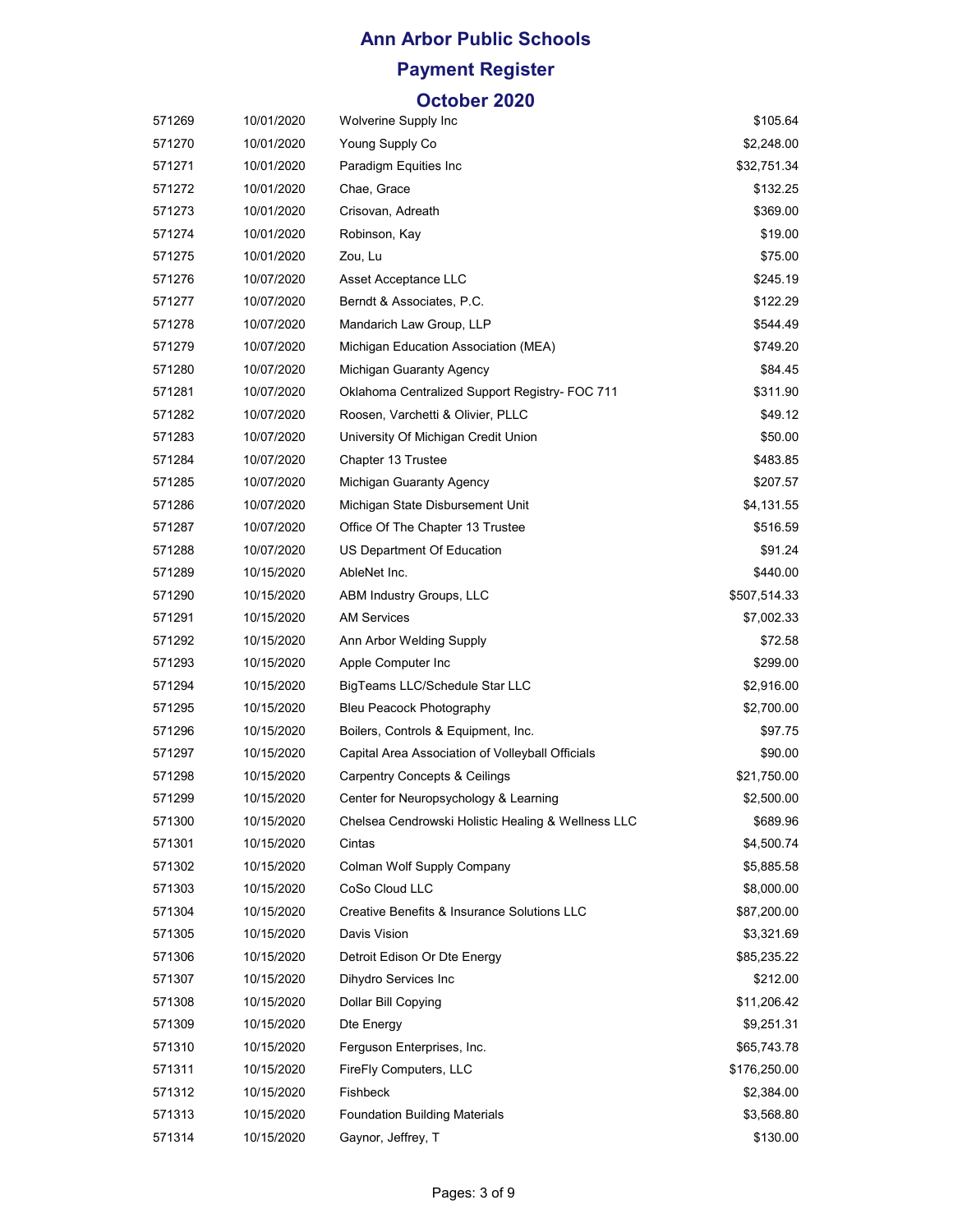## **Payment Register**

| 571315 | 10/15/2020 | General Painting Company LLC                        | \$28,900.00 |
|--------|------------|-----------------------------------------------------|-------------|
| 571316 | 10/15/2020 | Getaway Tours Inc                                   | \$695.00    |
| 571317 | 10/15/2020 | Glenn Nelson                                        | \$130.00    |
| 571318 | 10/15/2020 | Grainger                                            | \$638.99    |
| 571319 | 10/15/2020 | Ground Travel Specialist, Inc.                      | \$3,115.00  |
| 571320 | 10/15/2020 | <b>GVP Sports Network</b>                           | \$1,350.00  |
| 571321 | 10/15/2020 | Heinemann Greenwood Publishing                      | \$643.95    |
| 571322 | 10/15/2020 | Hewitt's Music, Inc.                                | \$50.00     |
| 571323 | 10/15/2020 | HR Imaging Partners Inc.                            | \$420.00    |
| 571324 | 10/15/2020 | Hudl                                                | \$2,601.00  |
| 571325 | 10/15/2020 | Intrastate Distributors, Inc.                       | \$150.55    |
| 571326 | 10/15/2020 | Iron Mountain                                       | \$159.84    |
| 571327 | 10/15/2020 | J.C. Ehrlich Pest Control                           | \$2,339.00  |
| 571328 | 10/15/2020 | Johnson, Bryan, Lee                                 | \$130.00    |
| 571329 | 10/15/2020 | Johnstone Supply Detroit Group                      | \$359.21    |
| 571330 | 10/15/2020 | Jostens, Inc.                                       | \$15.40     |
| 571331 | 10/15/2020 | Kelly-Shaieb, Jessica, Leigh                        | \$130.00    |
| 571332 | 10/15/2020 | Kone Incorporated                                   | \$6,176.90  |
| 571333 | 10/15/2020 | Lake Forest Golf Club                               | \$205.00    |
| 571334 | 10/15/2020 | Lazarus, Rebecca, Ruth                              | \$130.00    |
| 571335 | 10/15/2020 | <b>Madison Electric</b>                             | \$5,485.12  |
| 571336 | 10/15/2020 | Mcgraw-Hill School Education                        | \$14,465.13 |
| 571337 | 10/15/2020 | Medco Supply Co (lockbox) Or Masune & Surgical S    | \$58.15     |
| 571338 | 10/15/2020 | MEMSPA MI Elem. & Middle School Principals Assoc    | \$555.00    |
| 571339 | 10/15/2020 | MI Assoc Of Admins Of Spec Ed MAASE                 | \$280.00    |
| 571340 | 10/15/2020 | Michigan Interpreting Services, Inc.                | \$2,040.00  |
| 571341 | 10/15/2020 | Michigan Interscholastic Forensic Association       | \$350.00    |
| 571342 | 10/15/2020 | Michigan Power Rodding, Inc.                        | \$404.00    |
| 571343 | 10/15/2020 | Miller Canfield Paddock Stone Plc                   | \$5,781.50  |
| 571344 | 10/15/2020 | Morneau Shepell Limited                             | \$5,714.82  |
| 571345 | 10/15/2020 | NUCO <sub>2</sub> Inc                               | \$806.05    |
| 571346 | 10/15/2020 | Office Depot                                        | \$744.52    |
| 571347 | 10/15/2020 | Pods Enterprises, LLC                               | \$312.93    |
| 571348 | 10/15/2020 | PowerSchool Group, LIC                              | \$672.00    |
| 571349 | 10/15/2020 | <b>Quill Corporation</b>                            | \$19.36     |
| 571350 | 10/15/2020 | Resa Services, LLC                                  | \$490.00    |
| 571351 | 10/15/2020 | Rev.com. Inc.                                       | \$10,000.00 |
| 571352 | 10/15/2020 | Scholastic Inc                                      | \$329.67    |
| 571353 | 10/15/2020 | School Specialty Inc*                               | \$95.50     |
| 571354 | 10/15/2020 | ScreenLine Captioning, L.L.C.                       | \$190.00    |
| 571355 | 10/15/2020 | Secrest, Wardle, Lynch, Hampton, Truex & Morley, Pc | \$835.79    |
| 571356 | 10/15/2020 | Securitas Security Services USA, Inc.               | \$17,323.86 |
| 571357 | 10/15/2020 | Sentinel Technologies Inc                           | \$14,800.00 |
| 571358 | 10/15/2020 | Shamrock Floor Inc                                  | \$13,311.25 |
| 571359 | 10/15/2020 | Simone Danyiell Lightfoot                           | \$130.00    |
| 571360 | 10/15/2020 | <b>SME</b>                                          | \$6,600.00  |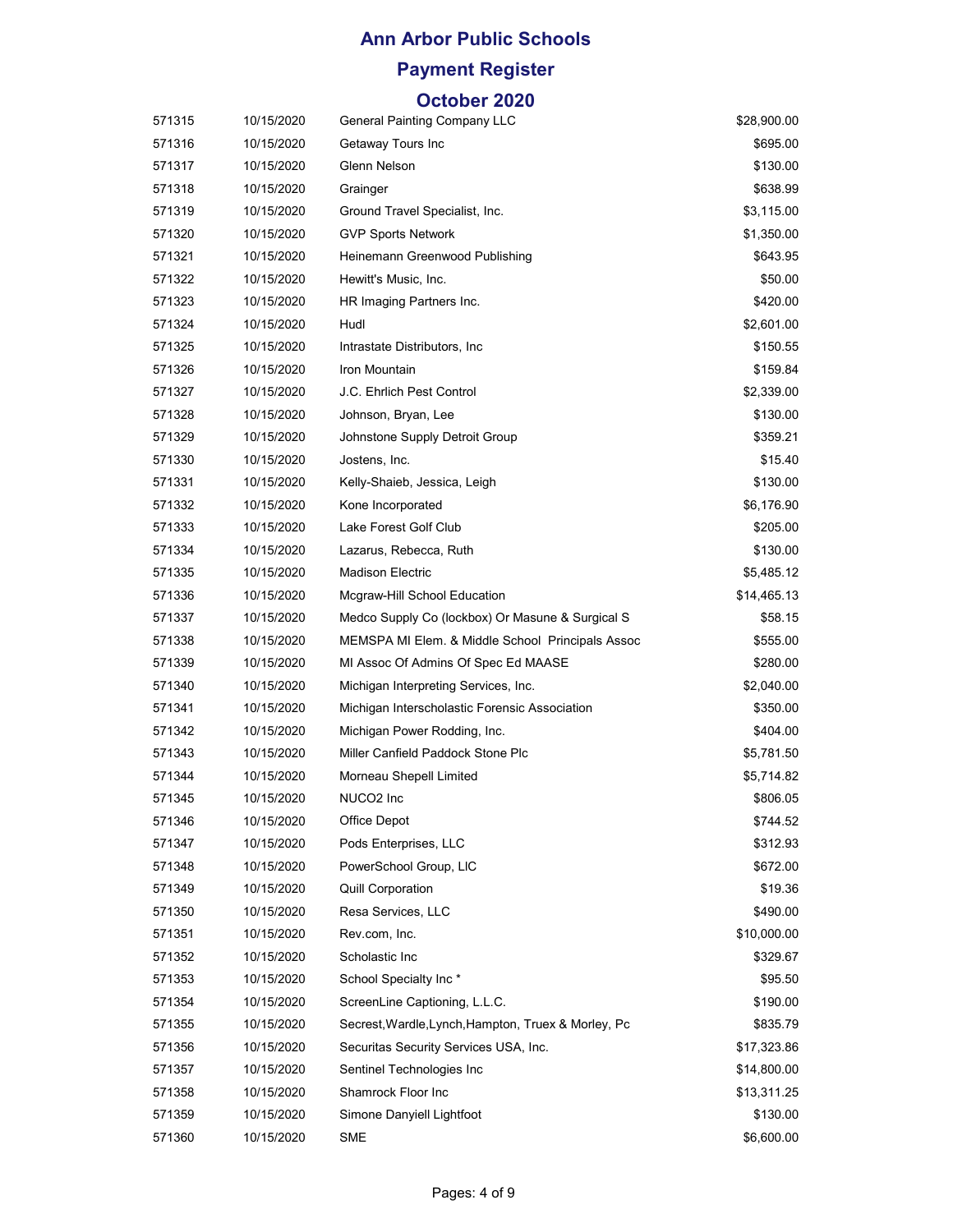## **Payment Register**

| 571361 | 10/15/2020 | Southeastern Conference                           | \$800.00     |
|--------|------------|---------------------------------------------------|--------------|
| 571362 | 10/15/2020 | Stadium Trophy                                    | \$150.00     |
| 571363 | 10/15/2020 | Stevens Disposal & Recycling Services Inc         | \$2,605.00   |
| 571364 | 10/15/2020 | Stone & Dirt                                      | \$25,800.00  |
| 571365 | 10/15/2020 | Susan Eunice Baskett                              | \$130.00     |
| 571366 | 10/15/2020 | <b>Talx Corporation</b>                           | \$1,994.11   |
| 571367 | 10/15/2020 | <b>Therapy Travelers</b>                          | \$2,400.00   |
| 571368 | 10/15/2020 | University of Michigan, MedSport                  | \$5,725.00   |
| 571369 | 10/15/2020 | <b>University Translator Services</b>             | \$1,530.00   |
| 571370 | 10/15/2020 | Unum Life Insurance Company Of America            | \$3,762.63   |
| 571371 | 10/15/2020 | Unum Long/Short Term Insurance Company Of America | \$11,845.91  |
| 571372 | 10/15/2020 | Upbeat Music, LLC                                 | \$39,000.00  |
| 571373 | 10/15/2020 | US Ecology Livonia, Inc.                          | \$1,200.00   |
| 571374 | 10/15/2020 | Video And Internet Stuff, Llc                     | \$3,702.50   |
| 571375 | 10/15/2020 | Vsc Inc. Videoland Service Co.                    | \$78,365.00  |
| 571376 | 10/15/2020 | W W Williams Midwest Inc.                         | \$486.00     |
| 571377 | 10/15/2020 | W.J. O'Neil Company                               | \$97,789.16  |
| 571378 | 10/15/2020 | Warren Wheeler, CPSI, LLC                         | \$4,125.00   |
| 571379 | 10/15/2020 | Washtenaw Glass Co.                               | \$145.84     |
| 571380 | 10/15/2020 | Waste Management                                  | \$1,489.52   |
| 571381 | 10/15/2020 | Woodwind & Brasswind                              | \$2,768.00   |
| 571382 | 10/15/2020 | Young Supply Co                                   | \$450.60     |
| 571383 | 10/15/2020 | Paradigm Equities Inc                             | \$9,338.36   |
| 571384 | 10/15/2020 | Lin, Daphne                                       | \$130.30     |
| 571385 | 10/15/2020 | The Estate of Ebone Copeland                      | \$6,902.09   |
| 571386 | 10/15/2020 | Compass Group, DBA Chartwells K-12                | \$450,000.00 |
| 571387 | 10/21/2020 | Asset Acceptance LLC                              | \$211.99     |
| 571388 | 10/21/2020 | Berndt & Associates, P.C.                         | \$122.29     |
| 571389 | 10/21/2020 | Mandarich Law Group, LLP                          | \$476.02     |
| 571390 | 10/21/2020 | Michigan Education Association (MEA)              | \$228.82     |
| 571391 | 10/21/2020 | Michigan Education Association (MEA)              | \$745.68     |
| 571392 | 10/21/2020 | Michigan Guaranty Agency                          | \$84.45      |
| 571393 | 10/21/2020 | Oklahoma Centralized Support Registry- FOC 711    | \$311.90     |
| 571394 | 10/21/2020 | University Of Michigan Credit Union               | \$50.00      |
| 571395 | 10/21/2020 | Chapter 13 Trustee                                | \$483.85     |
| 571396 | 10/21/2020 | Michigan Guaranty Agency                          | \$207.57     |
| 571397 | 10/21/2020 | Michigan State Disbursement Unit                  | \$4,108.56   |
| 571398 | 10/21/2020 | Office Of The Chapter 13 Trustee                  | \$516.59     |
| 571399 | 10/21/2020 | US Department Of Education                        | \$95.60      |
| 571400 | 10/29/2020 | A and N Electric, Inc.                            | \$78,073.17  |
| 571401 | 10/29/2020 | <b>Advanced Water Treatment</b>                   | \$97.00      |
| 571402 | 10/29/2020 | Aero Filter, Inc.                                 | \$50,684.57  |
| 571403 | 10/29/2020 | Amazon.com LLC                                    | \$1,232.57   |
| 571404 | 10/29/2020 | Ann Arbor Welding Supply                          | \$54.51      |
| 571405 | 10/29/2020 | Apple Computer Inc                                | \$299.00     |
| 571406 | 10/29/2020 | Applied Imaging                                   | \$1,945.62   |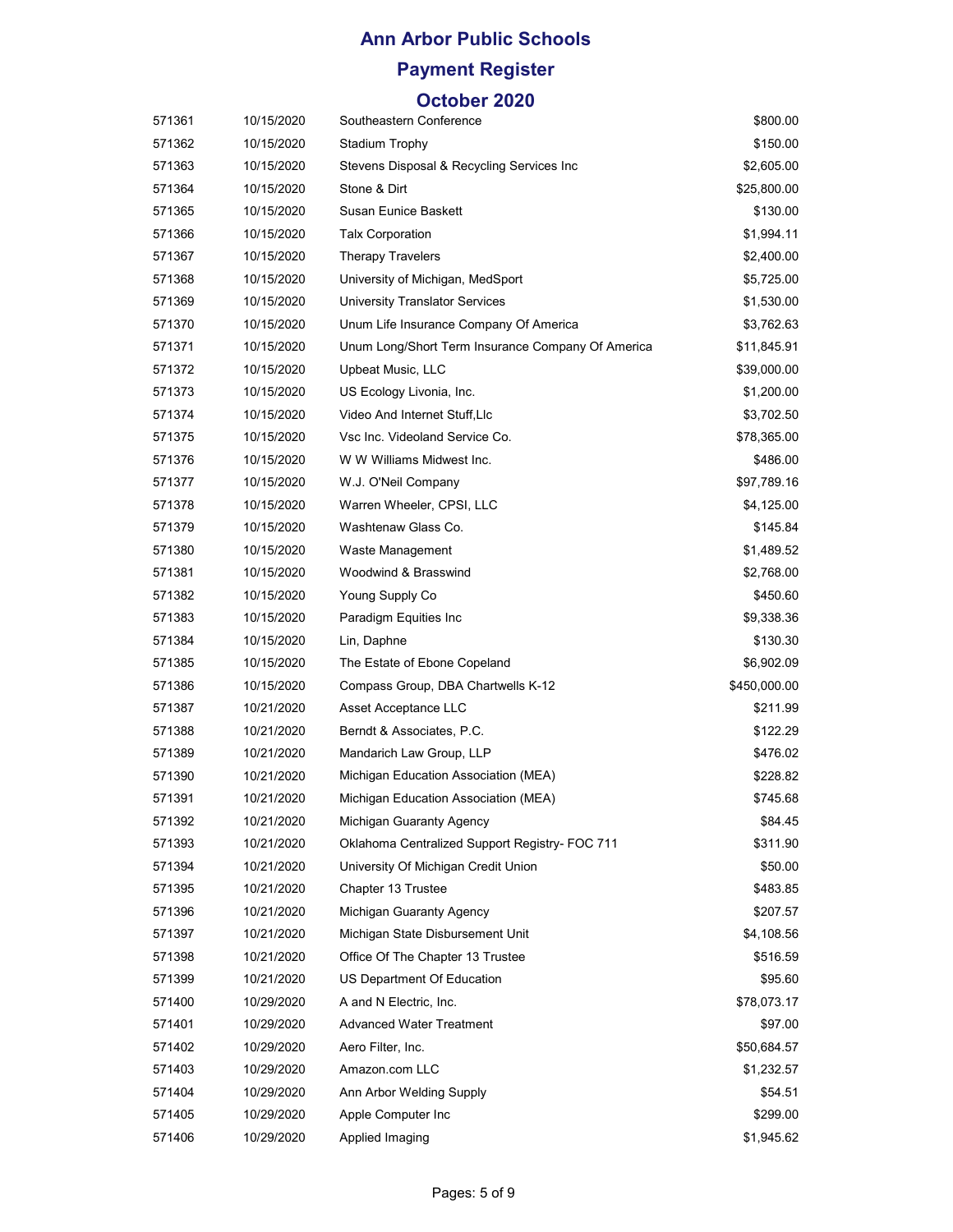## **Payment Register**

| 571407 | 10/29/2020 | ASCD - Association For Supervision              | \$89.00      |
|--------|------------|-------------------------------------------------|--------------|
| 571408 | 10/29/2020 | Balance Point Fitness / PKSA Ann Arbor, LLC     | \$2,400.00   |
| 571409 | 10/29/2020 | <b>Belle Tire</b>                               | \$369.99     |
| 571410 | 10/29/2020 | <b>Blick Art Materials LLC</b>                  | \$295.36     |
| 571411 | 10/29/2020 | Bloom Roofing Systems, Inc.                     | \$82,200.00  |
| 571412 | 10/29/2020 | Boilers, Controls & Equipment, Inc.             | \$467.28     |
| 571413 | 10/29/2020 | Broadspire Services Inc.                        | \$40,989.00  |
| 571414 | 10/29/2020 | Broadspire Services Inc.                        | \$4,516.52   |
| 571415 | 10/29/2020 | <b>BSN Corporation Sport Supply Group I</b>     | \$11,893.25  |
| 571416 | 10/29/2020 | <b>Bulldog Records Management Inc.</b>          | \$179.33     |
| 571417 | 10/29/2020 | Camfil Michigan                                 | \$259.80     |
| 571418 | 10/29/2020 | Carl Gunderson Holistic Fitness & Wellness, LLC | \$2,433.90   |
| 571419 | 10/29/2020 | Carrie Kouri dba Especial Needs LLC             | \$2,216.80   |
| 571420 | 10/29/2020 | Cengage Learning                                | \$150.00     |
| 571421 | 10/29/2020 | Cengage Learning                                | \$9,064.60   |
| 571422 | 10/29/2020 | Chelsea Private Yoga LLC                        | \$3,100.00   |
| 571423 | 10/29/2020 | Cintas                                          | \$10,903.02  |
| 571424 | 10/29/2020 | City Of Ann Arbor Police Dept.                  | \$2,232.20   |
| 571425 | 10/29/2020 | Clark Hill PLLC                                 | \$12,804.72  |
| 571426 | 10/29/2020 | Colman Wolf Supply Company                      | \$17,821.01  |
| 571427 | 10/29/2020 | Compass Group, DBA Chartwells K-12              | \$628,471.34 |
| 571428 | 10/29/2020 | <b>Complete Production System Inc</b>           | \$2,091.84   |
| 571429 | 10/29/2020 | Conjuguemos                                     | \$155.00     |
| 571430 | 10/29/2020 | <b>Constellation New Energy Gas</b>             | \$9,843.78   |
| 571431 | 10/29/2020 | Council for Exceptional Children                | \$340.00     |
| 571432 | 10/29/2020 | CTI and Associates, Inc.                        | \$29,981.25  |
| 571433 | 10/29/2020 | Daberko LLC                                     | \$5,175.00   |
| 571434 | 10/29/2020 | Detroit Edison Or Dte Energy                    | \$5,667.21   |
| 571435 | 10/29/2020 | Detroit Edison Or Dte Energy                    | \$63,335.74  |
| 571436 | 10/29/2020 | Detroit Edison Or Dte Energy Company            | \$2,750.00   |
| 571437 | 10/29/2020 | <b>Discount School Supply</b>                   | \$25.78      |
| 571438 | 10/29/2020 | Dollar Bill Copying                             | \$570.09     |
| 571439 | 10/29/2020 | Dte Energy                                      | \$22,027.71  |
| 571440 | 10/29/2020 | Dykema Gossett Pllc                             | \$34,993.10  |
| 571441 | 10/29/2020 | Eastern Michigan University                     | \$438.33     |
| 571442 | 10/29/2020 | <b>ECA Educational Services Inc.</b>            | \$11,808.45  |
| 571443 | 10/29/2020 | EMU Cashiers Office Student Business Ser        | \$2,738.00   |
| 571444 | 10/29/2020 | Ferguson Enterprises, Inc.                      | \$68,289.71  |
| 571445 | 10/29/2020 | Fishbeck                                        | \$23,081.42  |
| 571446 | 10/29/2020 | Follett School Solutions, Inc.                  | \$3,439.56   |
| 571447 | 10/29/2020 | Getaway Tours Inc                               | \$695.00     |
| 571448 | 10/29/2020 | Gilbane Building Company                        | \$205,295.76 |
| 571449 | 10/29/2020 | Grainger                                        | \$6,519.86   |
| 571450 | 10/29/2020 | H.V. Burton Company                             | \$2,400.00   |
| 571451 | 10/29/2020 | Heinemann Greenwood Publishing                  | \$5,211.88   |
| 571452 | 10/29/2020 | Hewitt's Music, Inc.                            | \$35.00      |
|        |            |                                                 |              |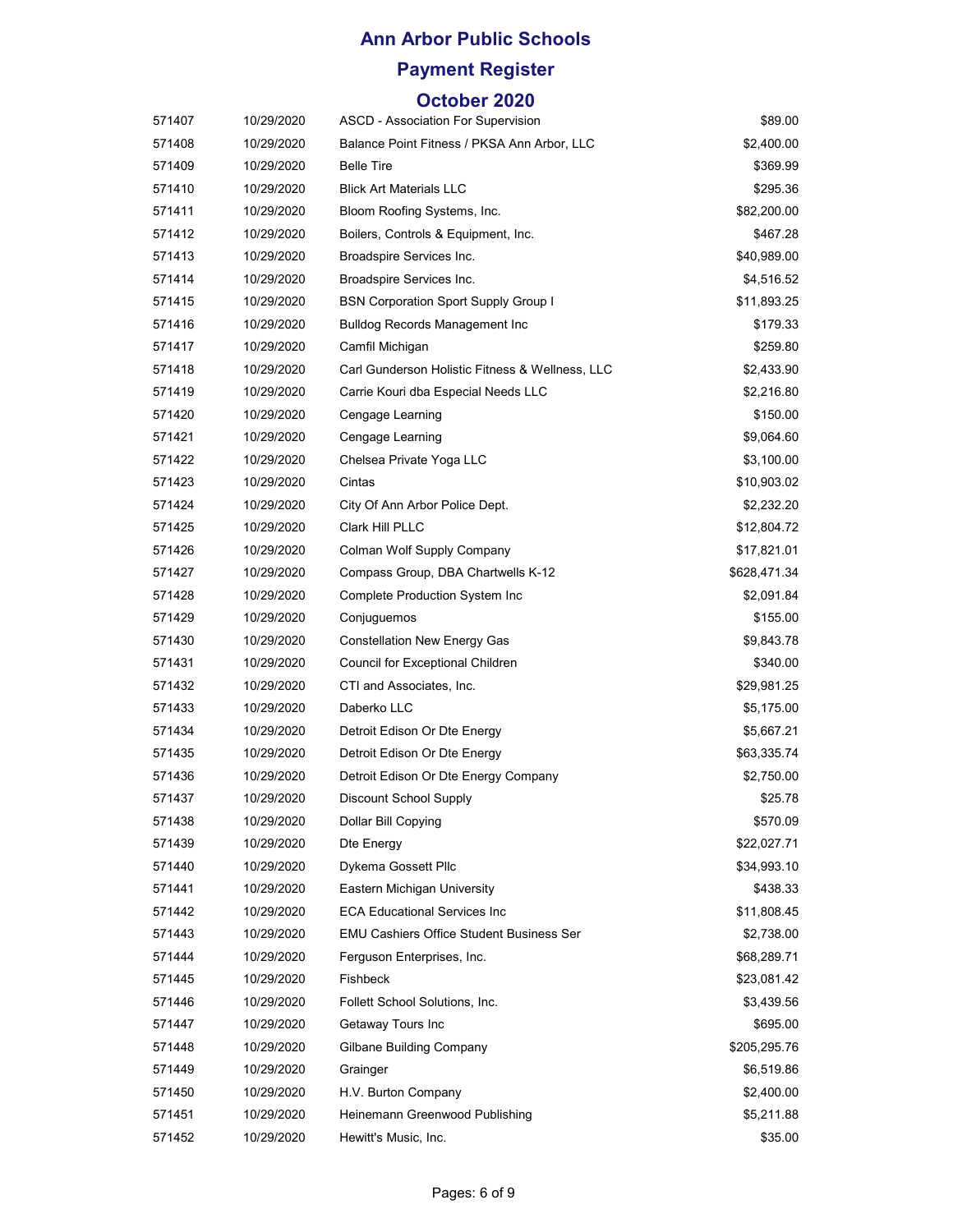## **Payment Register**

| 571453 | 10/29/2020 | Jackson Service Company                          | \$372.50     |
|--------|------------|--------------------------------------------------|--------------|
| 571454 | 10/29/2020 | Johnstone Supply Detroit Group                   | \$80.85      |
| 571455 | 10/29/2020 | Jostens, Inc.                                    | \$177.89     |
| 571456 | 10/29/2020 | Konica Minolta Business Solutions USA, Inc.      | \$4,920.00   |
| 571457 | 10/29/2020 | Konica Minolta Business Solutions USA, Inc.      | \$1,800.00   |
| 571458 | 10/29/2020 | Learning Without Tears                           | \$4,884.72   |
| 571459 | 10/29/2020 | Little Caesars Pizza                             | \$175.55     |
| 571460 | 10/29/2020 | Lodi Township                                    | \$2,820.00   |
| 571461 | 10/29/2020 | Lucks Music Library                              | \$86.40      |
| 571462 | 10/29/2020 | <b>Madison Electric</b>                          | \$2,932.64   |
| 571463 | 10/29/2020 | Marc Dutton Irrigation, Inc.                     | \$583.62     |
| 571464 | 10/29/2020 | Massp                                            | \$1,425.00   |
| 571465 | 10/29/2020 | <b>MBA Research</b>                              | \$181.25     |
| 571466 | 10/29/2020 | Medco Supply Co (lockbox) Or Masune & Surgical S | \$654.63     |
| 571467 | 10/29/2020 | <b>Meridian Winds LLC</b>                        | \$2,112.00   |
| 571468 | 10/29/2020 | Michigan Futsal Factory Academy, LLC             | \$5,975.00   |
| 571469 | 10/29/2020 | Michigan Interpreting Services, Inc.             | \$2,040.00   |
| 571470 | 10/29/2020 | Michigan Power Rodding, Inc.                     | \$643.00     |
| 571471 | 10/29/2020 | Michigan School Business Officials/MSBO          | \$85.00      |
| 571472 | 10/29/2020 | National Express Durham Holding Corp/DBA Trinity | \$1,558.00   |
| 571473 | 10/29/2020 | Northfield Township                              | \$775.00     |
| 571474 | 10/29/2020 | NUCO <sub>2</sub> Inc                            | \$1,037.09   |
| 571475 | 10/29/2020 | Office Depot                                     | \$775.51     |
| 571476 | 10/29/2020 | <b>OHM Advisors</b>                              | \$76,236.50  |
| 571477 | 10/29/2020 | OverDrive Inc                                    | \$342,000.00 |
| 571478 | 10/29/2020 | Pear Deck, Inc.                                  | \$17,200.00  |
| 571479 | 10/29/2020 | Pediatric Therapy Associates                     | \$68,019.50  |
| 571480 | 10/29/2020 | Pitney Bowes-Purchase Power                      | \$70.89      |
| 571481 | 10/29/2020 | Plante & Moran, PLLC                             | \$5,500.00   |
| 571482 | 10/29/2020 | Pods Enterprises, LLC                            | \$114.99     |
| 571483 | 10/29/2020 | Precision Data Products, Inc.                    | \$16,810.00  |
| 571484 | 10/29/2020 | Quadient Finance USA, Inc.                       | \$474.42     |
| 571485 | 10/29/2020 | <b>Quill Corporation</b>                         | \$640.92     |
| 571486 | 10/29/2020 | Renaissance Learning, Inc.                       | \$4,428.00   |
| 571487 | 10/29/2020 | <b>RJ Landau Partners</b>                        | \$7,593.75   |
| 571488 | 10/29/2020 | Robert A. McCormick                              | \$400.00     |
| 571489 | 10/29/2020 | Safety Systems, Inc.                             | \$600.00     |
| 571490 | 10/29/2020 | Savvas Learning Company, LLC                     | \$1,073.25   |
| 571491 | 10/29/2020 | Scholastic Inc                                   | \$1,296.00   |
| 571492 | 10/29/2020 | School Specialty Inc*                            | \$588.99     |
| 571493 | 10/29/2020 | ScreenLine Captioning, L.L.C.                    | \$412.50     |
| 571494 | 10/29/2020 | SDI Innovations, Inc.                            | \$4,791.86   |
| 571495 | 10/29/2020 | Sentinel Technologies Inc                        | \$12,757.08  |
| 571496 | 10/29/2020 | Shamrock Floor Inc                               | \$10,703.14  |
| 571497 | 10/29/2020 | Shar Products Co.                                | \$451.21     |
| 571498 | 10/29/2020 | SkillsUSA Inc.                                   | \$68.00      |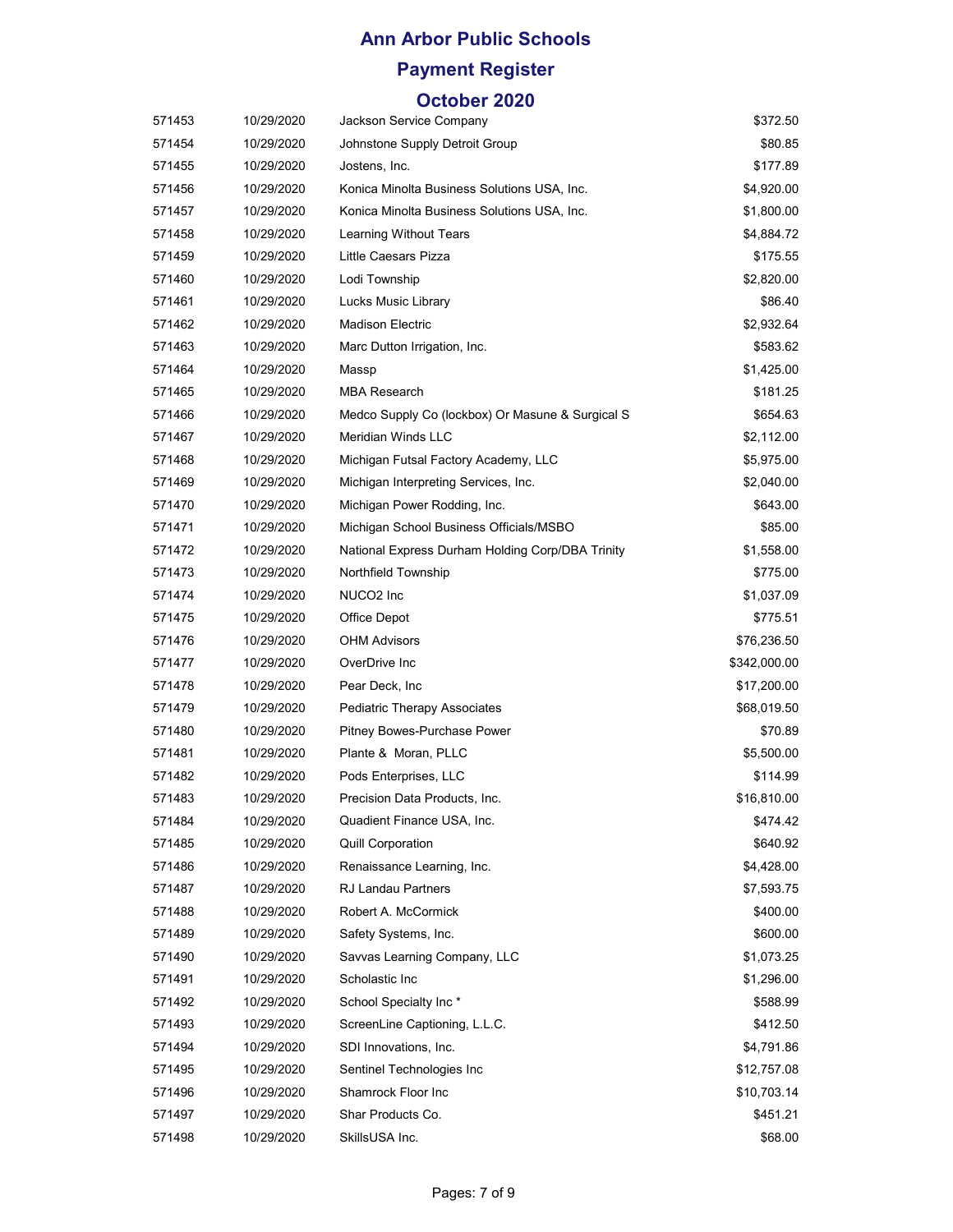### **Payment Register**

#### **October 2020**

| 571499             | 10/29/2020 | Southeastern Conference                            | \$1,500.00      |
|--------------------|------------|----------------------------------------------------|-----------------|
| 571500             | 10/29/2020 | Stantec Architecture Inc.                          | \$120,063.96    |
| 571501             | 10/29/2020 | Star Trac Enterpirse LLC                           | \$56,700.00     |
| 571502             | 10/29/2020 | State Of Michigan                                  | \$324.74        |
| 571503             | 10/29/2020 | State Of Michigan Labor And Economic G             | \$600.00        |
| 571504             | 10/29/2020 | Stericycle                                         | \$1,524.12      |
| 571505             | 10/29/2020 | Stevens Disposal & Recycling Services Inc          | \$460.00        |
| 571506             | 10/29/2020 | <b>Superior Text</b>                               | \$1,142.80      |
| 571507             | 10/29/2020 | T & M Asphalt Paving, Inc.                         | \$1,788,325.83  |
| 571508             | 10/29/2020 | <b>Talx Corporation</b>                            | \$108.60        |
| 571509             | 10/29/2020 | The Reading Warehouse                              | \$1,418.10      |
| 571510             | 10/29/2020 | The Sherwin-Williams Company                       | \$1,427.17      |
| 571511             | 10/29/2020 | The Sherwin-Williams Company                       | \$1,683.65      |
| 571512             | 10/29/2020 | <b>Therapy Travelers</b>                           | \$4,800.00      |
| 571513             | 10/29/2020 | Unemployment Insurance Agency Dept Of Labor (08095 | \$20,901.09     |
| 571514             | 10/29/2020 | Venture International LLC                          | \$1,125.00      |
| 571515             | 10/29/2020 | Virginia Tech                                      | \$21.77         |
| 571516             | 10/29/2020 | W.J. O'Neil Company                                | \$4,070.67      |
| 571517             | 10/29/2020 | <b>Washington Music Center</b>                     | \$15,195.10     |
| 571518             | 10/29/2020 | Waste Management                                   | \$700.90        |
| 571519             | 10/29/2020 | Wolverine Supply Inc                               | \$293.25        |
| 571520             | 10/29/2020 | Young Supply Co                                    | \$288.80        |
| 571521             | 10/29/2020 | Chen, Wen                                          | \$209.00        |
| 571522             | 10/29/2020 | Fortin, Holly                                      | \$53.11         |
| 571523             | 10/29/2020 | McCallum, Sarah                                    | \$50.00         |
| Type Check Totals: |            |                                                    | \$12,947,563.75 |
| <u>EFT</u>         |            |                                                    |                 |
| 365724             | 10/02/2020 | <b>PCMI</b>                                        | \$6,805.70      |
| 365726             | 10/01/2020 | McCarthy & Smith, Inc.                             | \$909,448.17    |
| 365732             | 10/02/2020 | EDUStaff, LLC                                      | \$87,017.41     |
| 368290             | 10/02/2020 | <b>PCMI</b>                                        | \$60,439.49     |
| 368291             | 10/13/2020 | <b>PCMI</b>                                        | (\$112.84)      |
| 368292             | 10/13/2020 | <b>PCMI</b>                                        | (\$71.81)       |
| 368293             | 10/13/2020 | <b>PCMI</b>                                        | \$8,118.55      |
| 368294             | 10/14/2020 | <b>PCMI</b>                                        | \$80,396.34     |
| 368295             | 10/16/2020 | EDUStaff, LLC                                      | \$104,518.86    |
| 370853             | 10/27/2020 | <b>PCMI</b>                                        | \$20,032.60     |
| 373417             | 10/30/2020 | EDUStaff, LLC                                      | \$106,990.36    |
| 373422             | 10/23/2020 | EDUStaff, LLC                                      | \$637.20        |
| Type EFT Totals:   |            |                                                    | \$1,384,220.03  |
|                    |            | Conoral Eund, Chooking Totals                      |                 |

Chase-Checking - General Fund -Checking Totals

| Transaction Amount Reconciled Amount |                |
|--------------------------------------|----------------|
| \$0.00                               | \$4.259.356.87 |
| \$8,687,786.88                       | \$8.687.786.88 |
| \$0.00                               | \$420.00       |